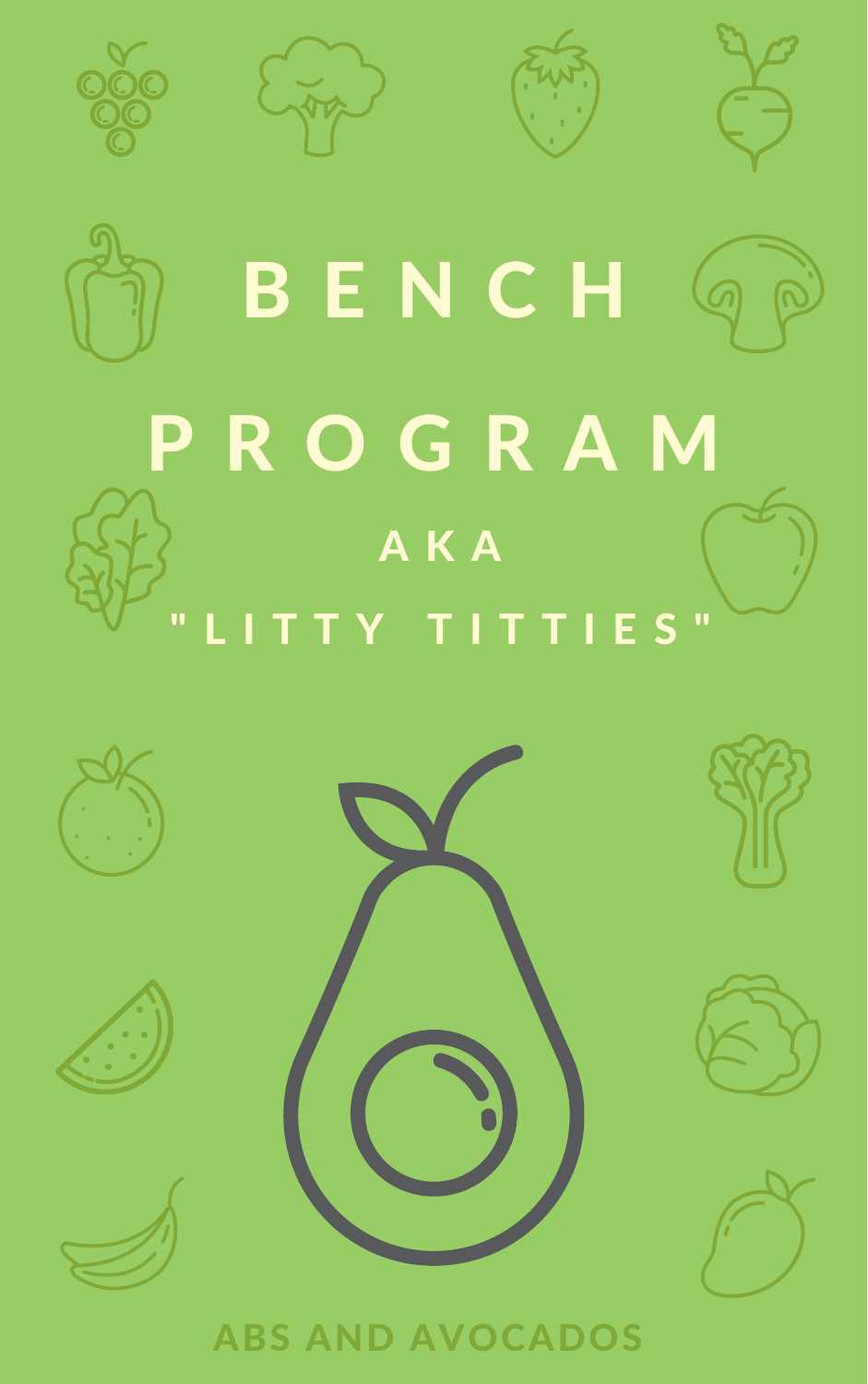Written and Designed by: Niesha Berger Joanna Clute Owners of Abs And Avocados

### Welcome to the Abs and Avocados bench program!

### Our motto for this program is: "1 tit, 2 tit, let's get lit!"

Let us know how you lit you get!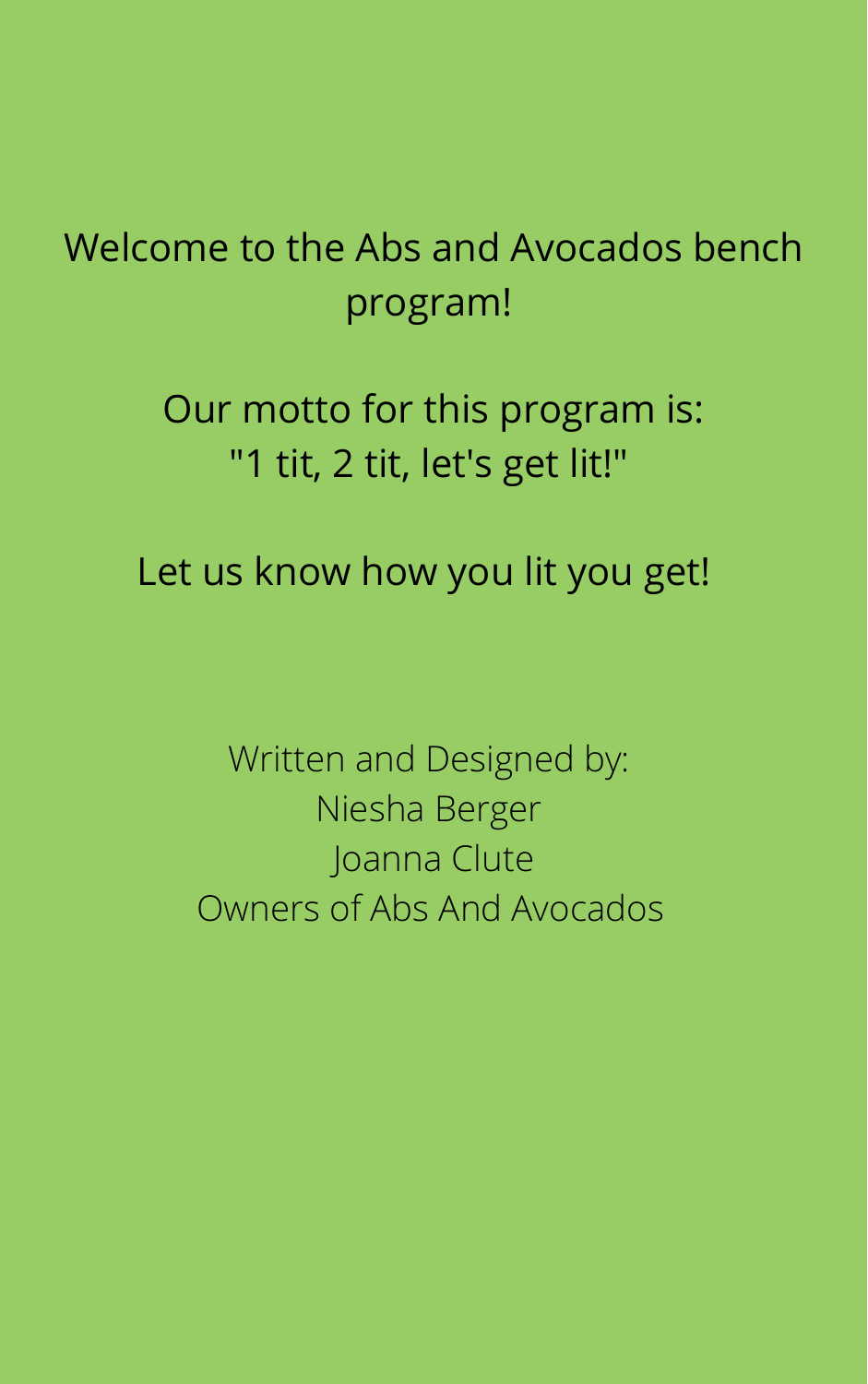in between. If you haven't benched in awhile, you might be quite sore the first week, so having 2-3 rest days in between is fine too.

The accessories written are equally as important as the lifting portion. These are meant to be done after the lift, but we still want 100% effort on them.

Accessory work is mainly written as "supersets". That means that you do one exercise and then go straight into the second exercise. You only rest AFTER both are completed. Start at a moderate weight and we want you to either increase the reps OR increase the weight every two weeks.

How to use this program: \*Yes. Find someone to spot you (no ego lifting is allowed). You are going to get heavy near the end and having spotters is necessary.

We suggest splitting this program up with at least one rest day

With most of the accessory work, there are videos on what they are and appropriate scaling options. For example, not everyone can do a strict pull-up, so with the same rep scheme, use a machine or a resistance band to help.

This is a program based on percentages from a 1 rep max, so if that's something you have no idea about, we suggest trying a more beginner program.

> What you need: Bench Barbell **Collars** Cable machine (or resistance bands) Various dumbbells Notebook to Record Lifts A SPOTTER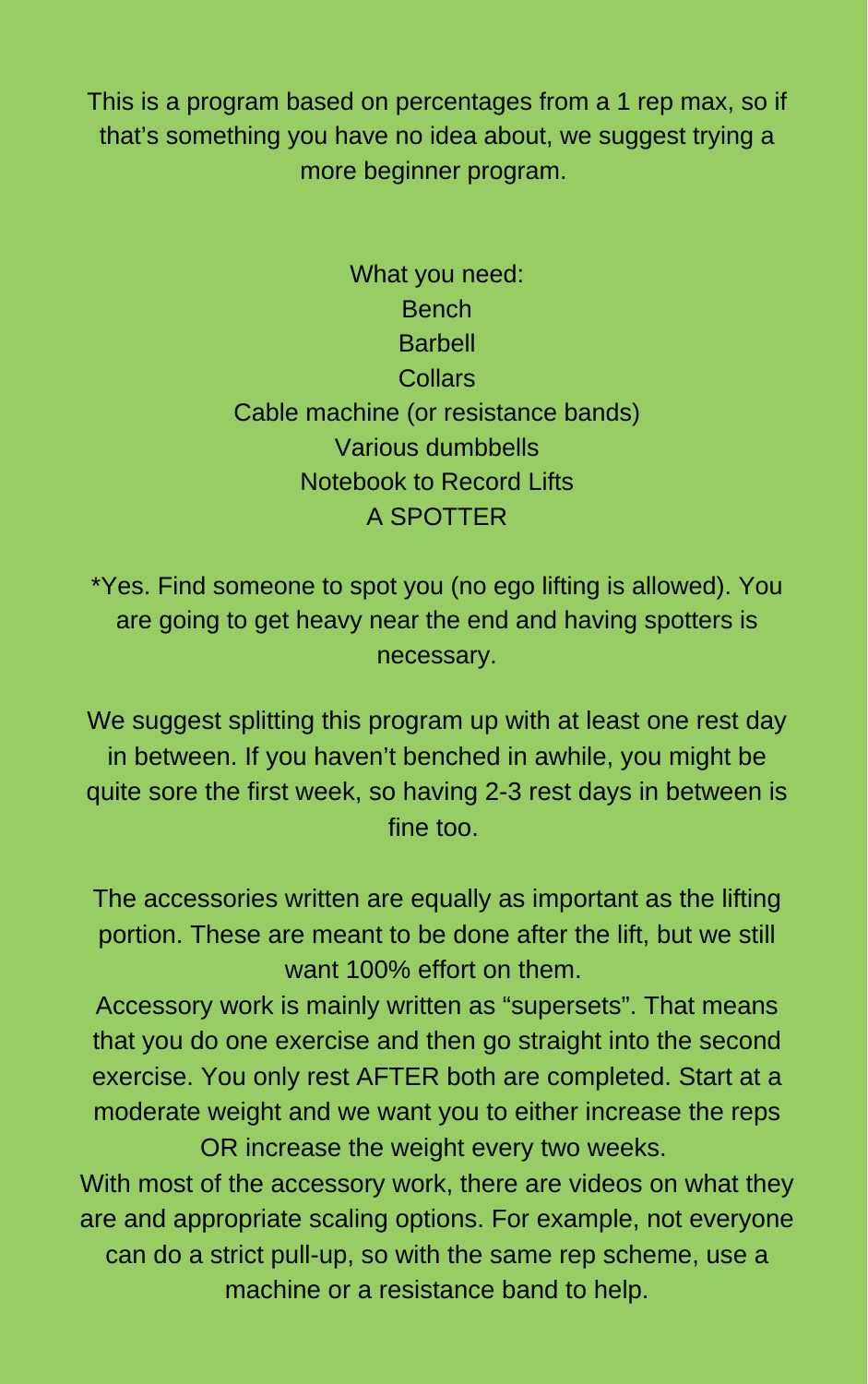3x8 Each side **Pallof press + [rotation](https://theprehabguys.com/master-the-pallof-press-exercises/)** 3x5 **I's [Y's](https://www.thephysicaltherapyadvisor.com/2018/12/19/how-to-properly-perform-is-ts-and-ys-exercises/) T's** 3x8 **good [mornings](https://www.youtube.com/watch?v=YSb5wYMJil4)** 3x5 **inch [worm](https://www.youtube.com/watch?v=Gv0rFtj-XjI) to push u[p](https://www.youtube.com/watch?v=Gv0rFtj-XjI)**

> Click individual movements for links to movement videos and information

# **Warm ups**

Warming up is different for everyone and if you have a warm up and want to stick to it, that's fine. If not, we always recommend a general 5- 10 min warm up that includes mobility drills and dynamic stretching. If you have absolutely no idea what that means, reach out to us and we can help. After that, we suggest an easy activation circuit to get you ready. Here are some great circuits to get you primed and ready to bench:

3 rounds: **scapular [push-ups](https://www.youtube.com/watch?v=fLAf2YG4flw) plank up [downs](https://www.youtube.com/watch?v=2kEnT-CdXyE) [tricep](https://www.youtube.com/watch?v=N-BwJukI2_I) pull down**

3 rounds **[banded](https://www.youtube.com/watch?v=MnDpmNYUjbc) pull aparts face [pulls](https://www.youtube.com/watch?v=CU4Xc2qlLC0) light [kettlebell](https://www.youtube.com/watch?v=Uc5rP5xs7qQ) deadlifts hand release [push-ups](https://www.youtube.com/watch?v=hfaUWLlhvKk)**

3 rounds 5 **banded shoulder [extension](https://www.youtube.com/watch?v=c2h3Xc0wrfI)** (each side) 5 **bird [dogs](https://www.youtube.com/watch?v=wiFNA3sqjCA)** (each side. Slow and controlled) 3 **tempo push-up [negatives](https://www.youtube.com/watch?v=dK0FbJvPCug)** (3 seconds down. Can go on knees to

get back up)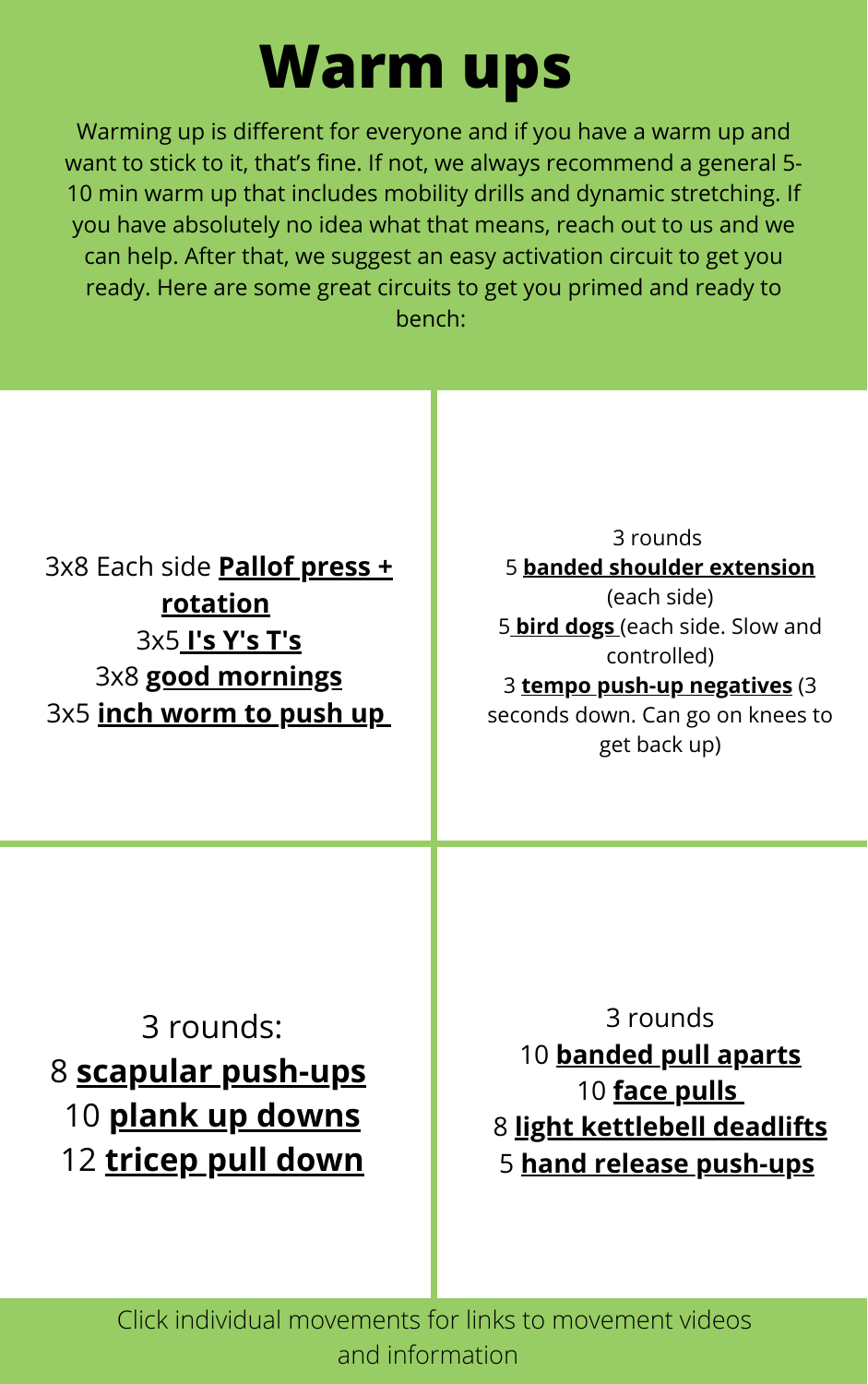10x3 at 65/70% of 1RM Rest 1.5-2 minutes between sets

Click individual movements for links to movement videos and information

**Accessory**

#### **Week 1 Day 1 Week 1 Day 2**

3x12 **[Dips](https://youtu.be/ilj9LHr2x3w)**, **[Banded](https://youtu.be/e4CnIki-Kes) Dips**, or **[Chair](https://youtu.be/bM6dRTUeW_U) Dips** (superset) 3x20 **plate floor [press](https://youtu.be/9ZTBLDR5_VE)** 3x12 **Skull [Crusher](https://youtu.be/UITEbj7jMUs)** 3x6-10 **[Pullups](https://youtu.be/S_pgzDrdgzY)** or **Banded [Pull-ups](https://youtu.be/SRfh23bWoAk)**

# **Bench**

Every 2 minutes for 6 sets 2 pause reps @ same weight as Day 1

### **Notes**

For accessory work, pick a weight that is doable, but makes those last 1-2 reps challenging

3x15 Dumbbell bench press (superset) 3x6-10 deficit pushups 3x12 **[Cable/Banded](https://www.youtube.com/watch?v=yVcEkvgymt8) Flys** (superset)

3x12 Low Cable Flys

For accessory work, pick a weight that is doable, but makes those last 1-2 reps challenging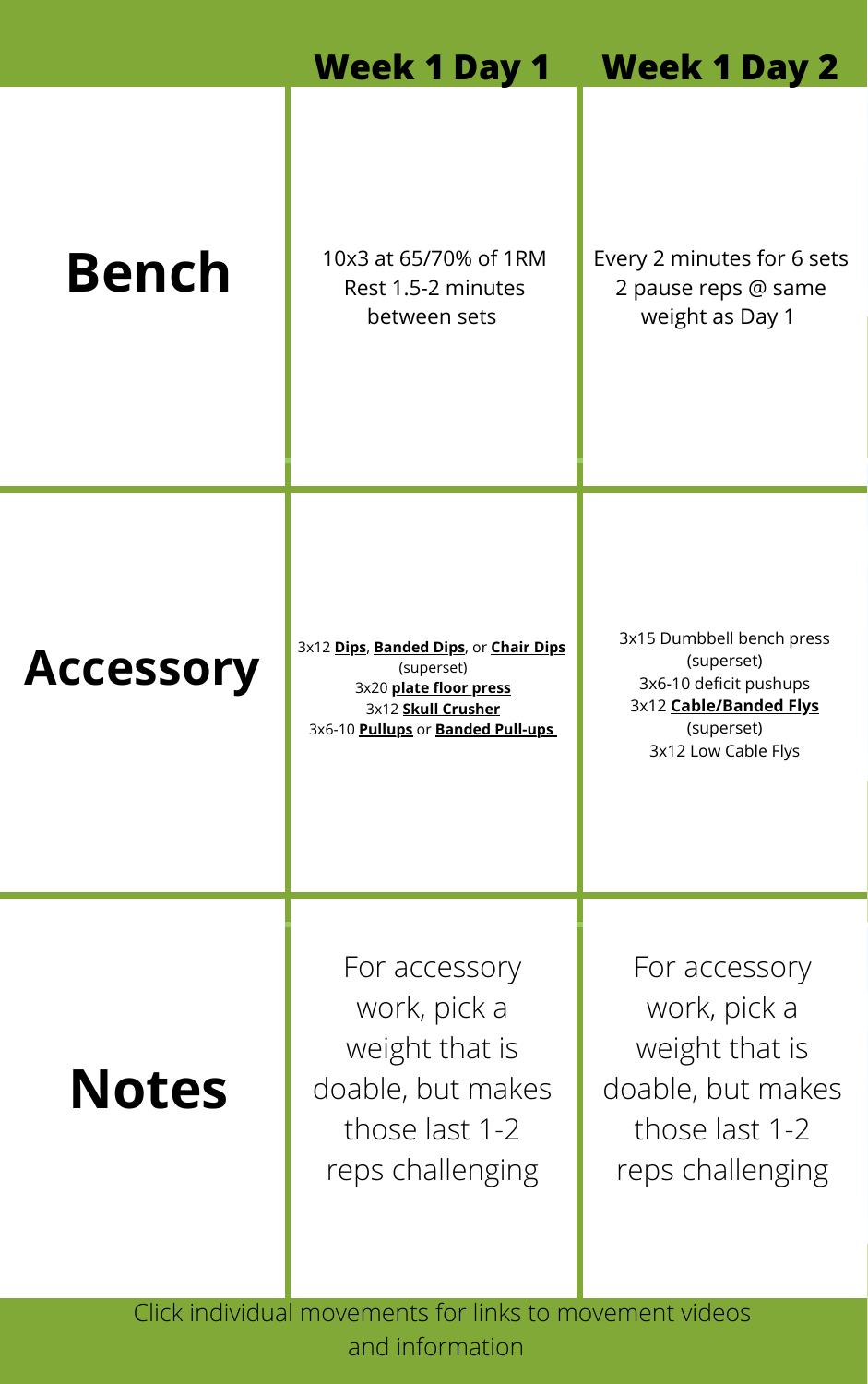ACCESSOMY 3x12 [Dips](https://youtu.be/ilj9LHr2x3w), [Banded](https://youtu.be/e4CnIki-Kes) Dips, or [Chair](https://youtu.be/bM6dRTUeW_U) Dips<br>3x20 plate floor press (superset) 3x20 **plate floor [press](https://youtu.be/9ZTBLDR5_VE)** 3x12 **Skull [Crusher](https://youtu.be/UITEbj7jMUs)** 3x6-10 **[Pullups](https://youtu.be/S_pgzDrdgzY)** or **Banded [Pull-ups](https://youtu.be/SRfh23bWoAk)**

#### **Week 2 Day 1 Week 2 Day 2**

## **Bench**



Every 2 minutes for 6 sets 2 pause reps @ same weight as Day 1

8x3 @ 70-75% of 1RM Rest 1.5-2 minutes between sets

> 3x15 Dumbbell bench press (superset) 3x6-10 deficit pushups 3x12 **[Cable/Banded](https://www.youtube.com/watch?v=yVcEkvgymt8) Flys** (superset)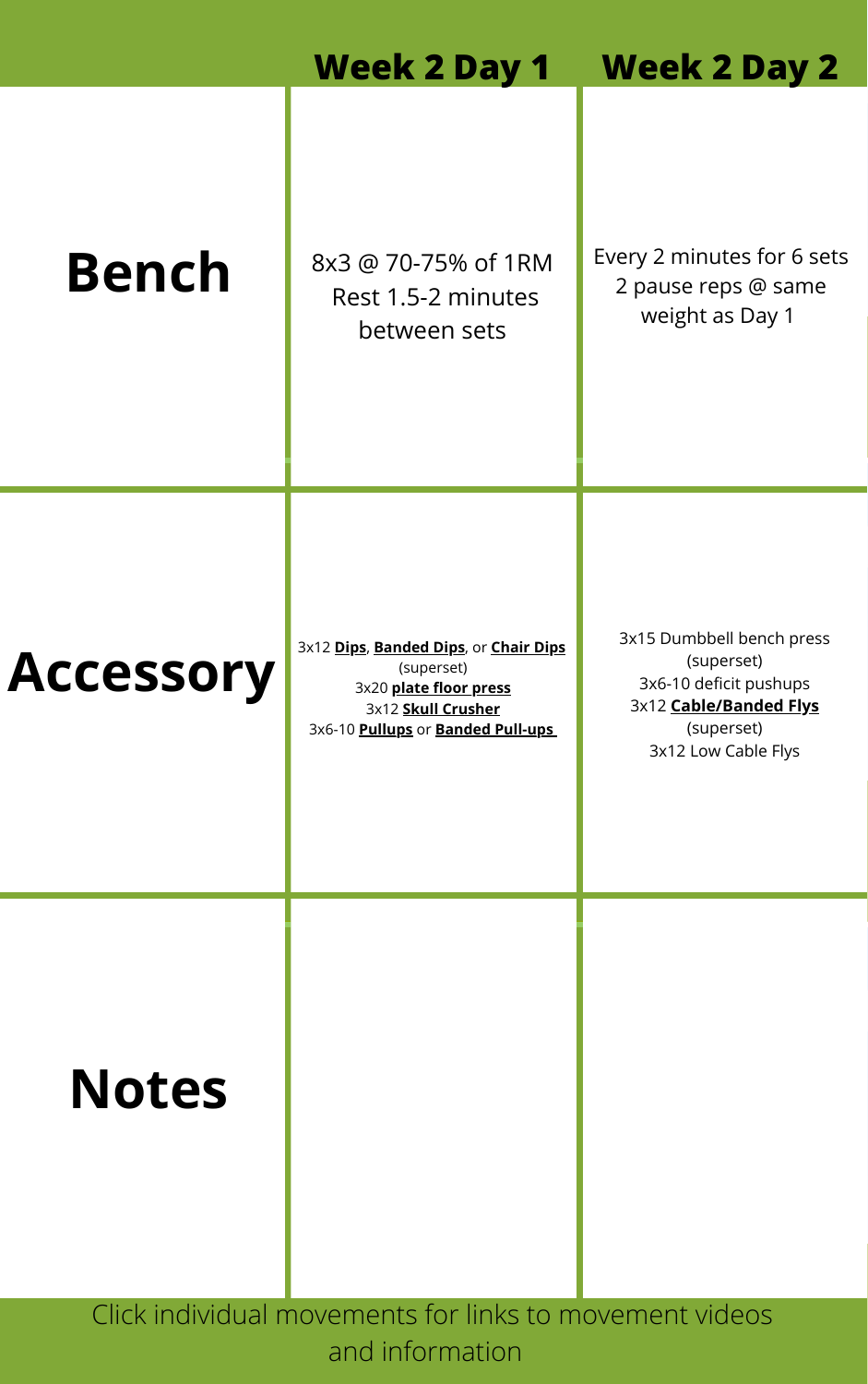Click individual movements for links to movement videos and information

**Accessory**

#### **Week 3 Day 1 Week 3 Day 2**

3x12 **[Dips](https://youtu.be/ilj9LHr2x3w)**, **[Banded](https://youtu.be/e4CnIki-Kes) Dips**, or **[Chair](https://youtu.be/bM6dRTUeW_U) Dips** (superset) 3x20 **plate floor [press](https://youtu.be/9ZTBLDR5_VE)** 3x12 **Skull [Crusher](https://youtu.be/UITEbj7jMUs)** 3x6-10 **[Pullups](https://youtu.be/S_pgzDrdgzY)** or **Banded [Pull-ups](https://youtu.be/SRfh23bWoAk)**

# **Bench**

### **Notes**

5x2 at 80-90% of 1RM Rest as needed then... 4x6 @ 60% with 90 sec rest between sets

The rest on the second set of bench movements should feel like it is moving quickly. The reps should be done at a fast pace, while still keeping your technique. Increase reps or weight on accessory movements

Every 2 minutes for 6 sets 2 Bench Press at 80%

3x15 Dumbbell bench press (superset) 3x6-10 deficit pushups 3x12 **[Cable/Banded](https://www.youtube.com/watch?v=yVcEkvgymt8) Flys** (superset)

3x12 Low Cable Flys

Increase reps or weight on accessory movements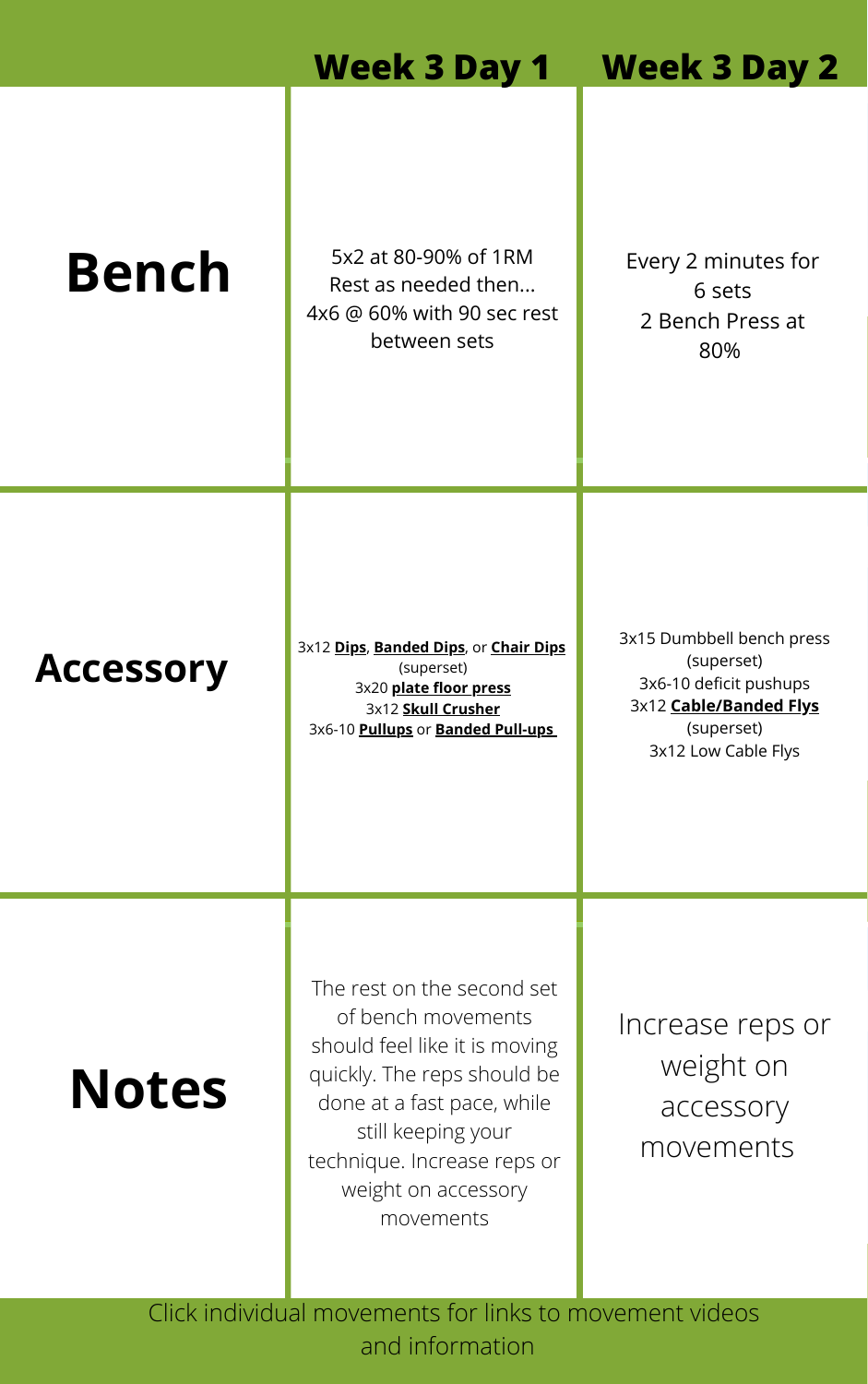**Accessory** 3x12 **[Dips](https://youtu.be/ilj9LHr2x3w)**, **[Banded](https://youtu.be/e4CnIki-Kes) Dips**, or **[Chair](https://youtu.be/bM6dRTUeW_U) Dips** (superset) 3x20 **plate floor [press](https://youtu.be/9ZTBLDR5_VE)** 3x12 **Skull [Crusher](https://youtu.be/UITEbj7jMUs)** 3x6-10 **[Pullups](https://youtu.be/S_pgzDrdgzY)** or **Banded [Pull-ups](https://youtu.be/SRfh23bWoAk)**

#### **Week 4 Day 1 Week 4 Day 2**

## **Bench**

5x3 at 85% of 1RM Rest as needed then... 4x6 has been @ 60-65% 90 seconds of quick rest

Every 1:45 for 6 sets 2 reps at 80%



3x15 Dumbbell bench press (superset) 3x6-10 deficit pushups 3x12 **[Cable/Banded](https://www.youtube.com/watch?v=yVcEkvgymt8) Flys** (superset)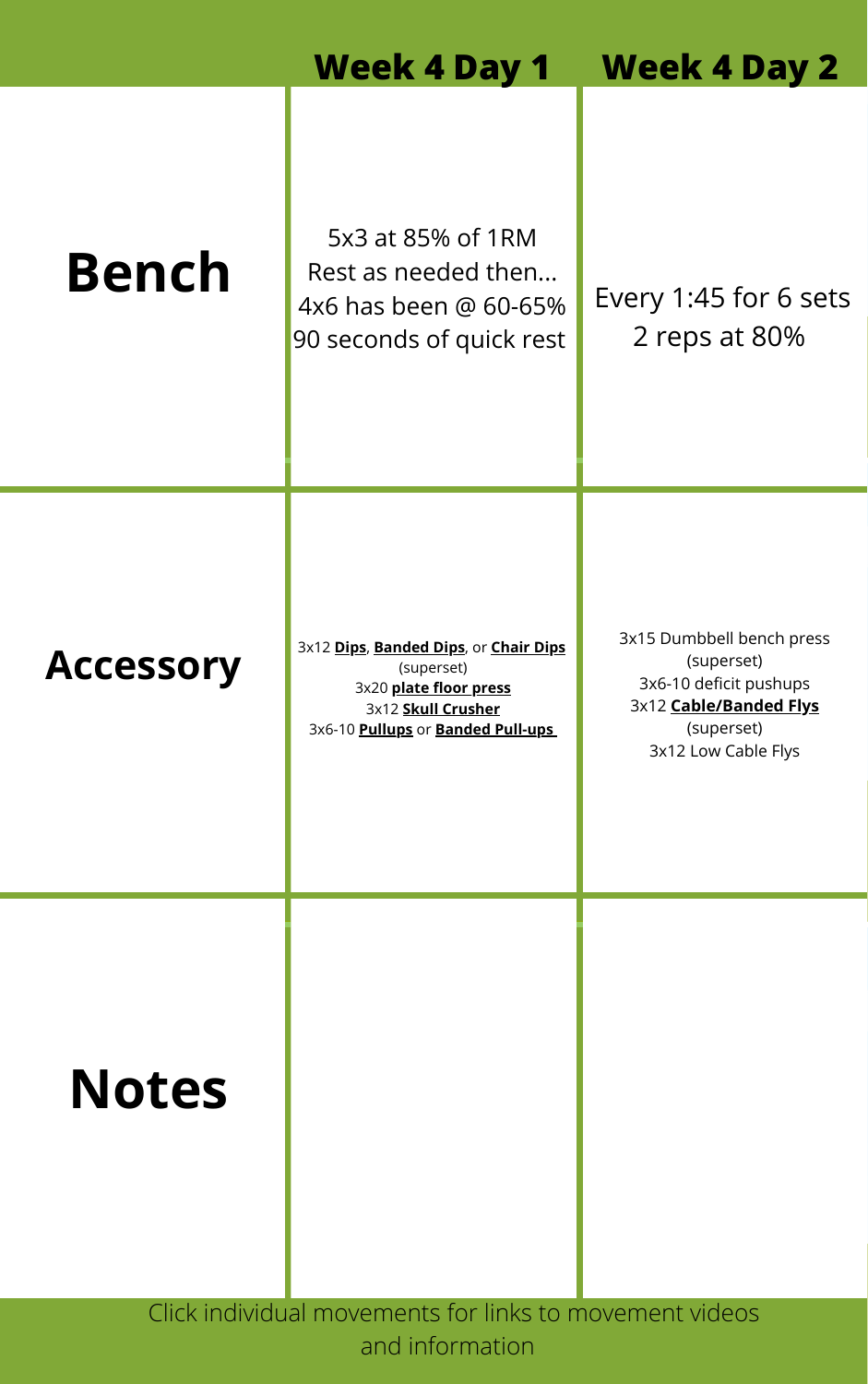**Accessory** 3x12 **[Dips](https://youtu.be/ilj9LHr2x3w)**, **[Banded](https://youtu.be/e4CnIki-Kes) Dips**, or **[Chair](https://youtu.be/bM6dRTUeW_U) Dips** (superset) 3x20 **plate floor [press](https://youtu.be/9ZTBLDR5_VE)** 3x12 **Skull [Crusher](https://youtu.be/UITEbj7jMUs)** 3x6-10 **[Pullups](https://youtu.be/S_pgzDrdgzY)** or **Banded [Pull-ups](https://youtu.be/SRfh23bWoAk)**

#### **Week 5 Day 1 Week 5 Day 2**

## **Bench**

### **Notes**

6x4 at 80-90% of 1RM Rest as needed then... 5x5 @ 60-70%

### Every 1:30 for 6 sets 2 reps at 80%

3x15 Dumbbell bench press (superset) 3x6-10 deficit pushups 3x12 **[Cable/Banded](https://www.youtube.com/watch?v=yVcEkvgymt8) Flys**

(superset) 3x12 Low Cable Flys

Increase reps or weight on accessory movements

Increase reps or weight on accessory movements

Click individual movements for links to movement videos and information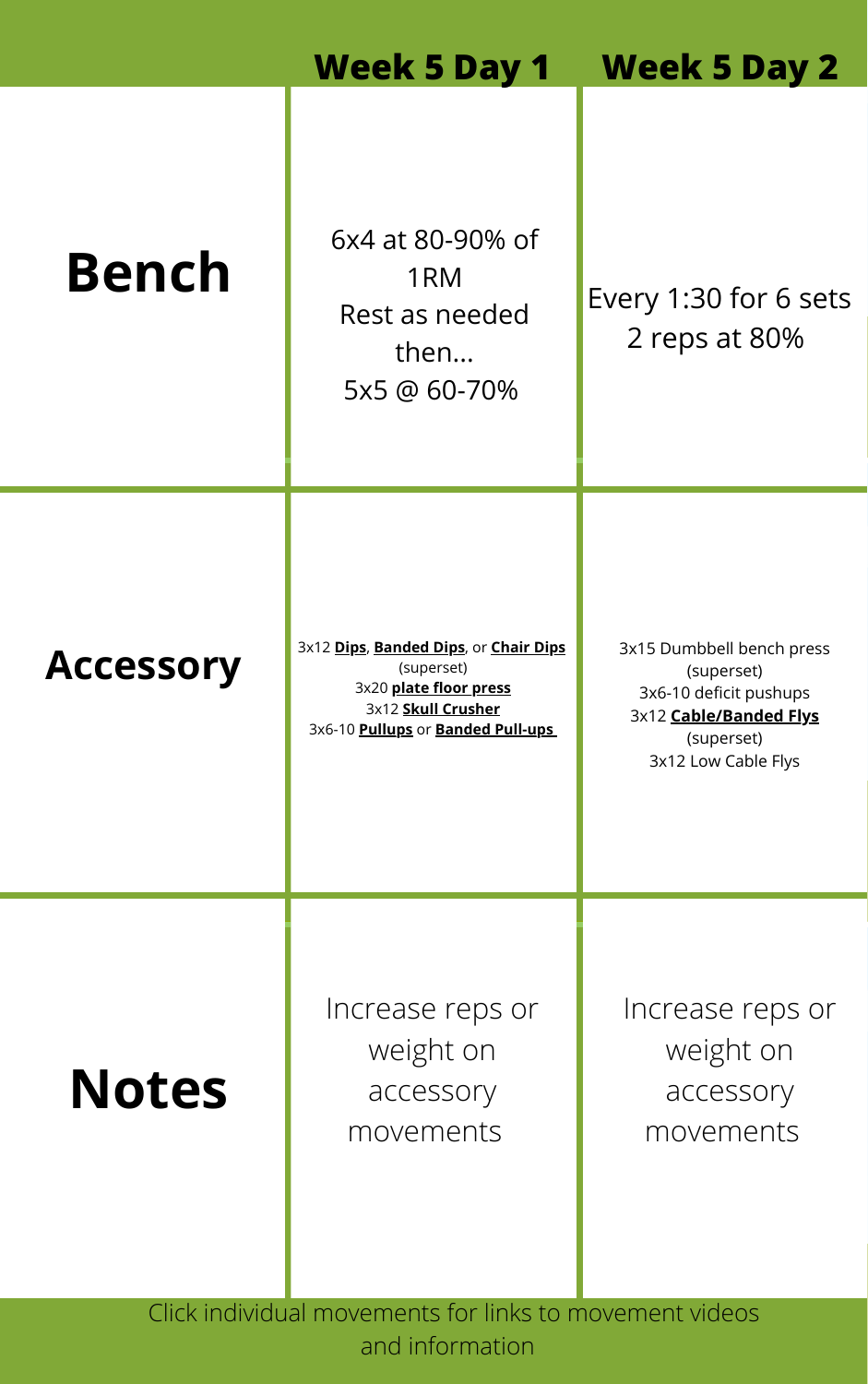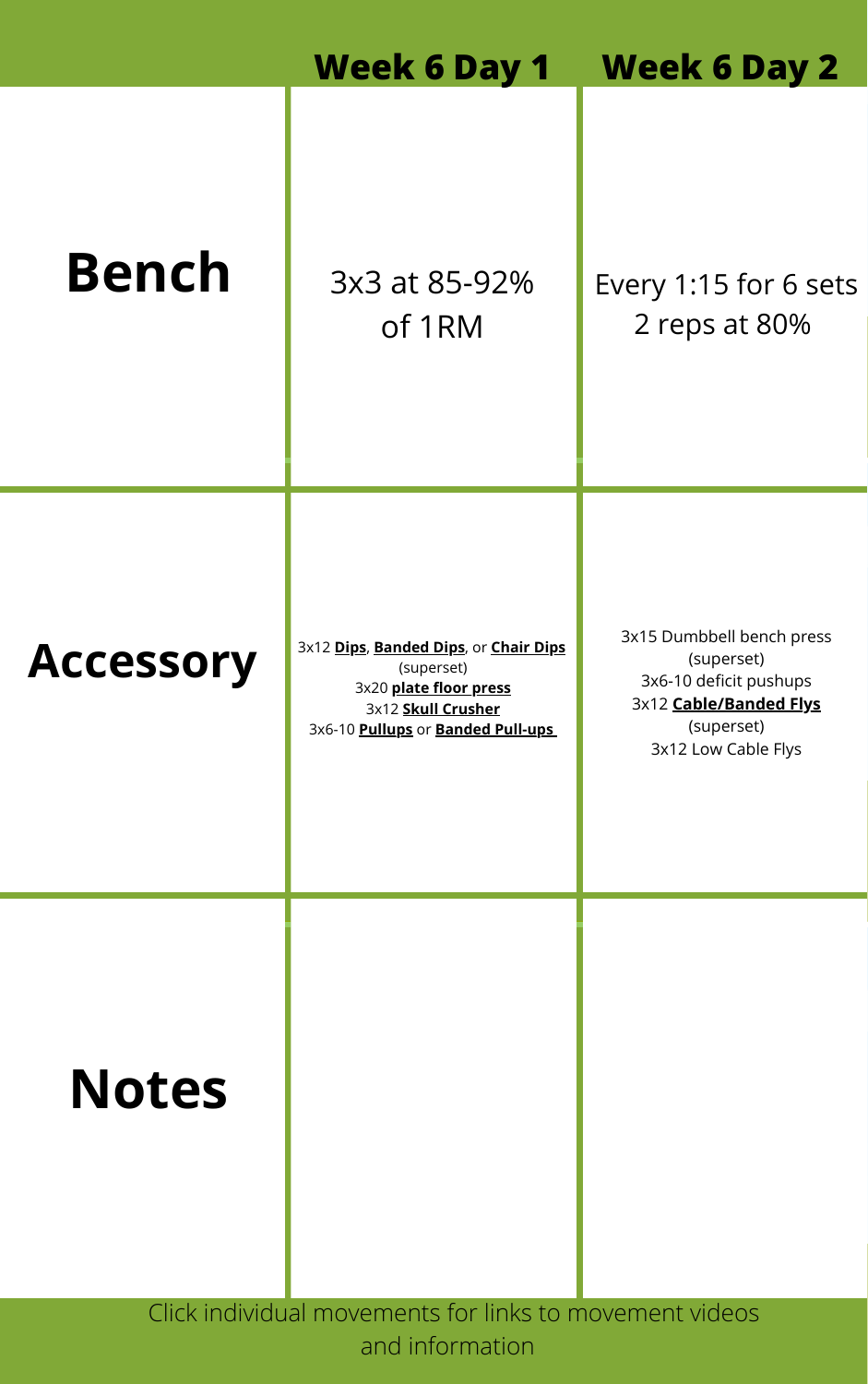

### **Notes**

#### 3x12 Low Cable Flys

Focus on your technique especially in these heavier reps. Don't just push through with bad form and call it good, because next week is max week! Increase reps or weight on accessory movements

Increase reps or weight on accessory movements

Click individual movements for links to movement videos and information